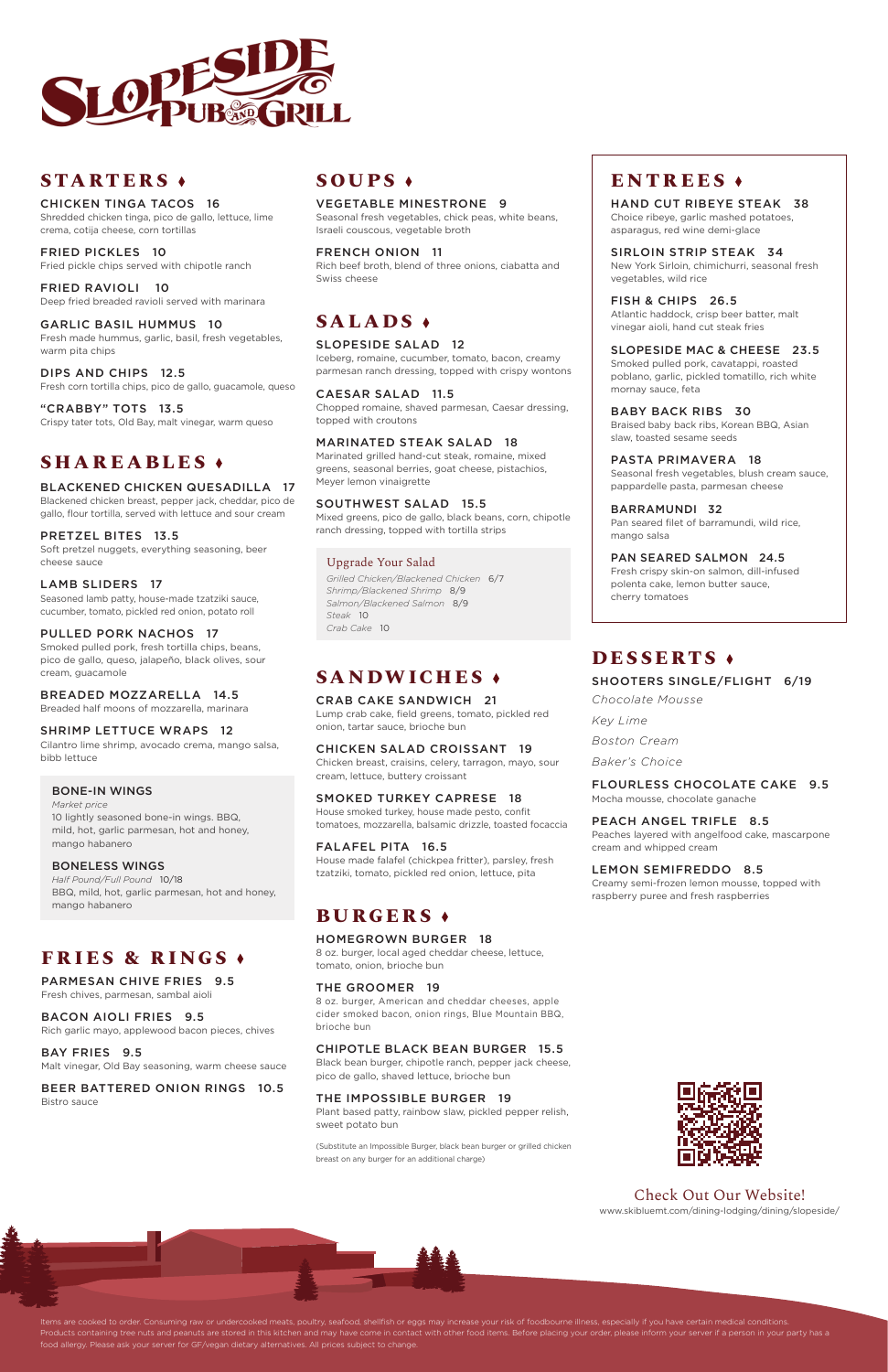

Handcrafted Cocktails

### **SPECIALTY COCKTAILS**

FLORAL COCKTAIL 12 Titos vodka, St. Germain, club soda, edible flowers

MANGO MARTINI 12 Three Olives Mango vodka, mango puree, lime juice

STRAWBERRY BAYBREEZE 8 Malibu Strawberry rum, pineapple juice, cranberry juice

GIN BASIL SMASH 12 Nolet's gin, basil, lemon juice, simple syrup

HONEY RYE 12 Catskill Honey Rye, Barenjager, ginger ale, orange bitters

LIMONCELLO BELLINI 12 Limoncello, prosecco

BLACKBERRY MARGARITA 13 Buen Amigo tequila, triple sec, lime juice, blackberry puree, salt rim

ARNOLD PALMERTON 10 Bird Dog Peach whiskey, unsweetened tea, lemonade

PEAR MARTINI 12 Absolut Pear vodka, pear puree, lime juice

RASPBERRY LEMONDROP MARTINI 10 Smirnoff Lemon vodka, raspberry puree, sugar rim

GIN RICKEY 9 Tanqueray gin, fresh lime, club soda, simple syrup

CRANBERRY ORANGE COSMO 12 Mishka Cranberry vodka, Cointreau, orange juice, lime juice, cranberry juice

SUNSET COCKTAIL 8 Smirnoff Orange vodka, orange juice, grenadine

DREAMWEAVER 10 Birddog Blackberry whiskey, lemonade

PEACH POMEGRANATE BELLINI 13 Pio Prosecco, Peachtree Schnapps, Pom juice

JUST PEACHY MARTINI 12 Absolut Peach vodka, Peachtree Schnapps, peach puree

### **MULES**

HONEY MULE 11 Mishka Honey vodka, ginger beer, lime juice

STRAWBERRY MULE 11 Smirnoff Strawberry vodka, ginger beer, lime juice

AMERICAN MULE 11 Red White and Berry Smirnoff vodka, ginger beer, lime juice

ORANGE YA GLAD MULE 11 Jameson Orange whiskey, ginger beer, lime juice

PIÑA COLADA MULE 11 Malibu Coconut rum, piña colada mix, ginger beer, lime juice

BLUE MOUNTAIN MINT MULE 11 Smirnoff Blueberry vodka, ginger beer, mint, lime juice

SILVER MULE 11 Buen Amigo tequila, ginger beer, lime juice

PEACH MULE 11 Absolut Peach vodka, ginger beer, lime juice

GINGER MULE 11 Belvedere Ginger vodka, ginger beer, lime juice

CROWN APPLE MULE 11 Crown Apple whiskey, ginger beer, mint, lime juice

### **ADULT LEMONADES**

BLUEBERRY LEMONADE 10 Smirnoff Blueberry vodka, lemonade, blueberry puree, mint

FOREVER SUMMER LEMONADE 10 Smirnoff Strawberry vodka, lemonade, strawberry puree

RASPBERRY LEMONADE 10 Smirnoff Raspberry vodka, lemonade, raspberry puree

### **CRUSHES BLUE MOUNTAIN STYLE**

ORANGE CRUSH 10 Smirnoff Orange vodka, triple sec, orange juice, Sierra Mist

LIME CRUSH 11 Absolut Lime vodka, triple sec, fresh lime juice, Sierra Mist

LEMON CRUSH 11 Absolut Citron vodka, triple sec, fresh lemon juice, Sierra Mist